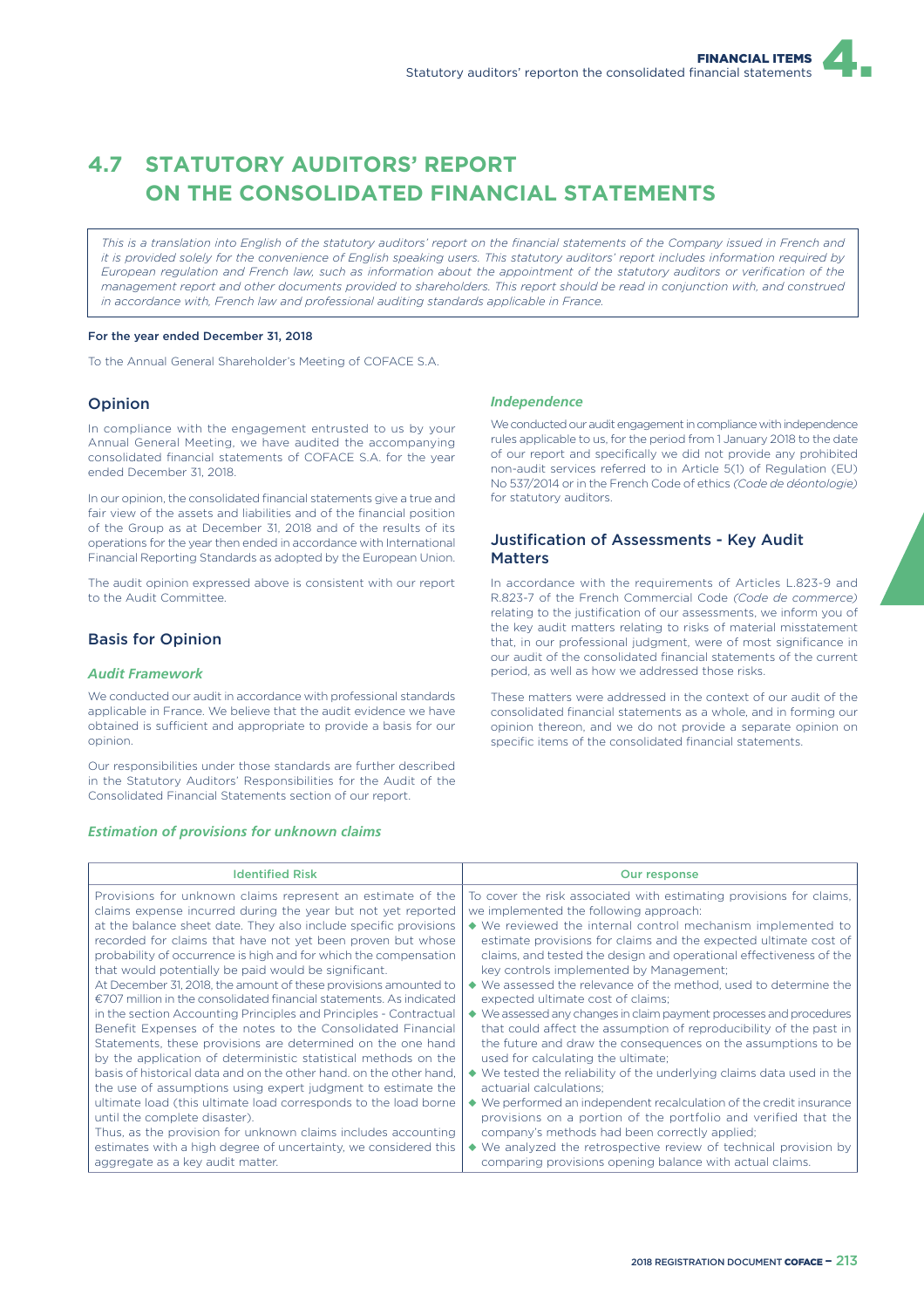#### *Measurement of Insurance business investments*

| <b>Identified Risk</b>                                                                                                                                                                                                                                                                                                                                                                                                                                                                                                                                                                                                                                                                                                                                                                                                                                                                                                                                           | <b>Our response</b>                                                                                                                                                                                                                                                                                                                                                                                                                                                                                                                                                                                                                                                                                                                                                                                                                                                                                                                             |
|------------------------------------------------------------------------------------------------------------------------------------------------------------------------------------------------------------------------------------------------------------------------------------------------------------------------------------------------------------------------------------------------------------------------------------------------------------------------------------------------------------------------------------------------------------------------------------------------------------------------------------------------------------------------------------------------------------------------------------------------------------------------------------------------------------------------------------------------------------------------------------------------------------------------------------------------------------------|-------------------------------------------------------------------------------------------------------------------------------------------------------------------------------------------------------------------------------------------------------------------------------------------------------------------------------------------------------------------------------------------------------------------------------------------------------------------------------------------------------------------------------------------------------------------------------------------------------------------------------------------------------------------------------------------------------------------------------------------------------------------------------------------------------------------------------------------------------------------------------------------------------------------------------------------------|
| Insurance business investments amounted to $\epsilon$ 2.834 million at<br>December 31, 2018.<br>As indicated in the section Accounting principles, rules and<br>methods of the notes to the Consolidated financial statements.<br>the insurance business investments are determined at the end<br>of the financial year, based on their classification associated with<br>the management intention selected for each line of security by<br>the Group.<br>A level of judgment is required to determine this measurement:<br>• Impairment testing realised by the Management and<br>◆ the valuation of unlisted securities, in particular non-consolidated<br>equity investments and shares in SCI / SCPI. (Real Estate<br>Investment trust)<br>Given the amount involved and the judgment made by the<br>Management to detect the impairment of the securities in the portfolio,<br>we deemed this to be a key audit matter at December 31 <sup>st</sup> , 2018. | To assess the measurement of the insurance business investment,<br>our audit work consisted mainly in verifying that the valuation used<br>by the Management were based on an appropriate valuation method<br>and quantified elements used, according to the type of security:<br>◆ We verified the stock prices used;<br>$\blacklozenge$ We obtained the business plans established by the Management and<br>assessed the relevance and the justification of the assumptions made;<br>$\blacklozenge$ We verified the consistency of the main assumptions used with<br>the economic environment:<br>$\blacklozenge$ We compared the consistency of the forecasts retained for the<br>previous periods with the corresponding outcomes on a sample<br>of securities:<br>◆ We compared the underlying documentation to the impairment<br>indices and we validated the numbers in the aforementioned<br>document in relation to external sources. |

### *Estimation of provisions for unwritten earned premiums*

| <b>Identified Risk</b>                                                                                                                                                                                                                                                                                                                                                                                                                                                                                                                                                                                                                                                                                                                                                                                                                                                                                                           | <b>Our response</b>                                                                                                                                                                                                                                                                                                                                                                                                                                                                                                                                                                                                                                                                                                                                                                                                                                                                                                                                                                                                                                                                                                                                                                         |  |
|----------------------------------------------------------------------------------------------------------------------------------------------------------------------------------------------------------------------------------------------------------------------------------------------------------------------------------------------------------------------------------------------------------------------------------------------------------------------------------------------------------------------------------------------------------------------------------------------------------------------------------------------------------------------------------------------------------------------------------------------------------------------------------------------------------------------------------------------------------------------------------------------------------------------------------|---------------------------------------------------------------------------------------------------------------------------------------------------------------------------------------------------------------------------------------------------------------------------------------------------------------------------------------------------------------------------------------------------------------------------------------------------------------------------------------------------------------------------------------------------------------------------------------------------------------------------------------------------------------------------------------------------------------------------------------------------------------------------------------------------------------------------------------------------------------------------------------------------------------------------------------------------------------------------------------------------------------------------------------------------------------------------------------------------------------------------------------------------------------------------------------------|--|
| Unwritten earned premiums amounted to $£115$ million in the<br>financial statements at December 31, 2018.<br>As indicated in the section Accounting principles, rules and<br>methods of the notes to the financial statements, unwritten earned<br>premiums are determined based on an estimate of expected<br>premiums for the period. The provision is the difference this<br>estimate and the premiums recorded.<br>This provision presents a significant risk of material misstatement<br>given to the uncertainties inherent in certain items taken into<br>account in making the estimates. The risk lies in particular in the<br>factors used to determine the ultimate (i.e. once premiums have<br>been written for their final amount) which relies on statistical<br>methods.<br>Thus, we consider this to be a key audit matter even though the<br>change in the provision from one year to the next is very limited. | In order to assess whether the estimation of unwritten earned<br>premiums amount was reasonable, we implemented the following<br>audit approach:<br>$\blacklozenge$ We reviewed the internal control system relating to the premium<br>estimation process and tested the operational effectiveness of the<br>key controls implemented by Management;<br>◆ We called on our actuarial experts to assess the relevance of the<br>methodology applied and the key assumptions used to determine<br>ultimate premiums;<br>$\blacklozenge$ We assessed any changes in the billing processes and procedures<br>that could affect the assumption of reproducibility of the past in<br>the future and draw the consequences on the assumptions to be<br>used for calculating the ultimate;<br>$\blacklozenge$ We verified the consistency of the assumptions used to determine<br>the forecasts:<br>$\blacklozenge$ We reconciled the bases of the calculation with data from the<br>financial statements;<br>◆ We compared the estimates of unwritten earned premiums<br>recognized at the opening of the financial year with actual results<br>to assess the relevance of the method implemented. |  |

# Specific Verifications

We have also performed, in accordance with professional standards applicable in France, the specific verifications required by laws and regulations of the information pertaining to the Group presented in the management report of the Board of Directors.

We precise that it is not our role to report the matters related to the sincerity and the concordance with the consolidated financial statements of Solvency II information extracted from the report required under the article L.356-23 of the insurance code *(Code des assurances)*.

We have no matters to report as to its fair presentation and its consistency with the consolidated financial statements.

We attest that the consolidated declaration of extra-financial performance, required under Article L.225-102-1 of the French Commercial Code *(Code de commerce)*, is included in the Group management report, it being specified that, in accordance with the provisions of Article L.823-10 of the code, we have not verified the

fair presentation and the consistency with the consolidated financial statements of the information provided in this declaration and this information must be reported by an independent third party.

# Report on Other Legal and Regulatory Requirements

#### *Appointment of the Statutory Auditors*

We were appointed as statutory auditors of COFACE S.A. by the sole shareholder, on February 28, 2008 for KPMG S.A. and by the annual general meeting, on May 3, 2007 for Deloitte & Associés. The previous auditors were Deloitte & Associés or another entity of the Deloitte network, whose original appointment details could not be determined.

As at December 31, 2018, KPMG was in the 11<sup>th</sup> year of total uninterrupted engagement and Deloitte & Associés was in the 12<sup>th</sup> year and 5<sup>th</sup> year since securities of the Company were admitted to trading on a regulated market.